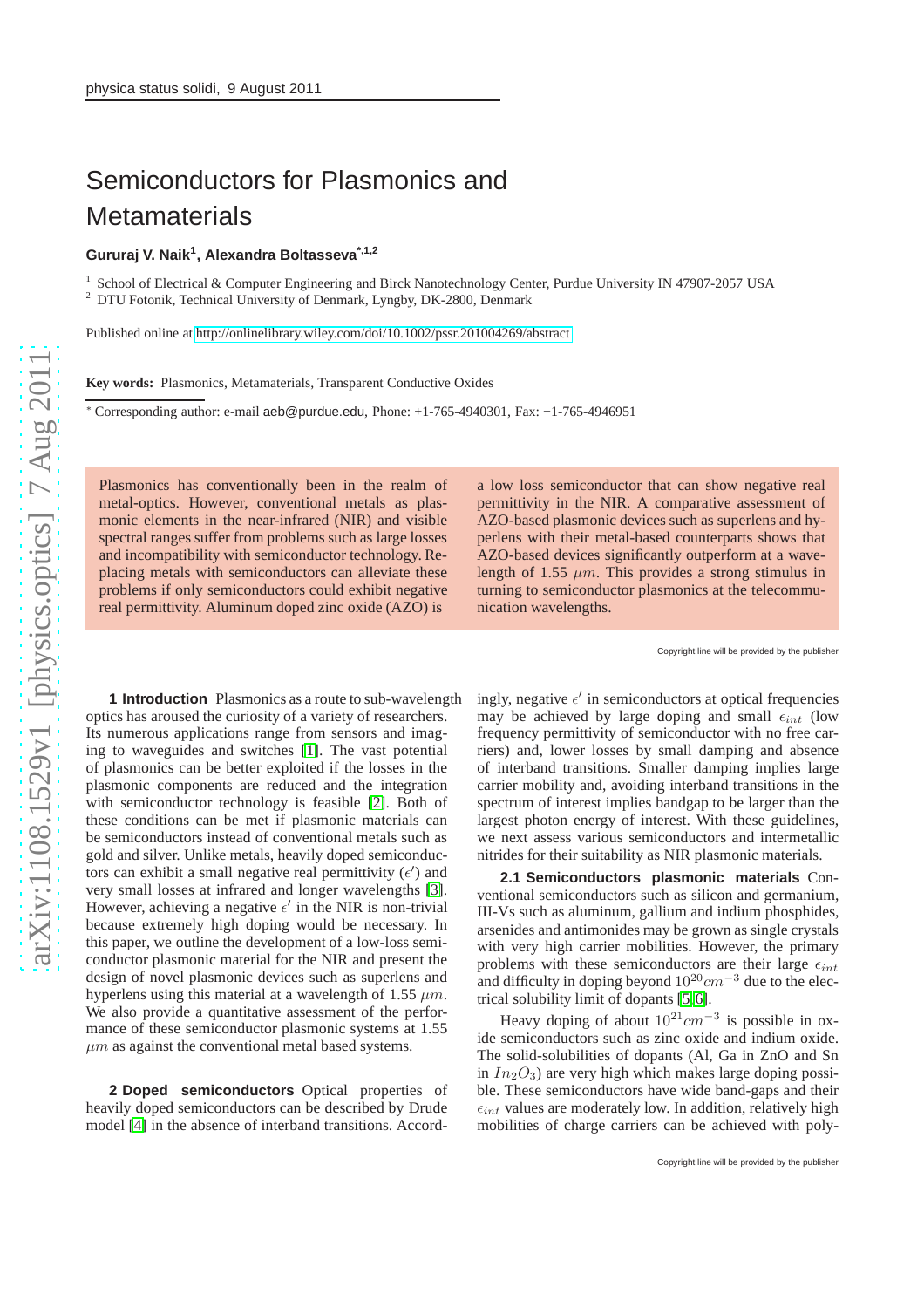

<span id="page-1-0"></span>**Figure 1** Optimization plot for pulsed laser deposited (PLD) aluminum doped zinc oxide (AZO) thin films showing the cross-over frequency  $(\omega_c)$  as a function of doping concentration for two different deposition temperatures.

crystalline microstructure though very high mobilities are typically observed in single crystals. Thus, these semiconductors are good candidates for plasmonic applications [\[7\]](#page-2-6).

In reference [\[8\]](#page-2-7) we showed that aluminum doped zinc oxide (AZO) can have losses as low as four-times smaller than that of silver in the NIR and, Gallium doped Zinc Oxide (GZO) and Indium-Tin-Oxide (ITO) are also lowloss plasmonic materials in the NIR. The properties of these oxide semiconductors are strongly dependant on their fabrication procedures. When optimized however, AZO shows the lowest losses [\[8\]](#page-2-7). Pulsed-laser-deposition (PLD) which is reported to produce films with high carrier mobility is adopted to deposit thin films of AZO [\[7\]](#page-2-6). Optimizing doping is a challenge as too high doping can result in low donor-ionization-efficiency and solid-solubility problems [\[9\]](#page-2-8). The deposition temperature and oxygen partial pressure during deposition play significant roles in the optimization. Figure [1](#page-1-0) shows the optimization curves for AZO films. The films were characterized by variable-angle spectroscopic ellipsometer (J.A. Woollam Co.) to extract the Drude parameters. The smallest cross-over wavelength (wavelength at which  $\epsilon'$  crosses zero) observed so far is 1720 nm. The dependence of cross-over frequency on doping shown in Fig. [1](#page-1-0) suggests that further increase in doping could increase the cross-over frequency. In reference [\[8\]](#page-2-7), we notice that cross-over wavelength as low as 1.3  $\mu$ m is possible with AZO.

Among the intermetallics such as silicides and germanides, nitrides exhibit lower losses and larger carrier concentrations. The interband transitions, however, are not completely absent in the NIR and visible spectral ranges making them less attractive as plasmonic materials. However, unlike metals, their  $\epsilon'$  values can be small in magnitude and negative in visible spectrum, which make them potential plasmonic materials for niche applications. Tita-

Copyright line will be provided by the publisher

nium nitride is a transparent nitride exhibiting negative  $\epsilon'$ for wavelengths longer than about 500 nm [\[10\]](#page-2-9). With some optimization, the losses in titanium nitride can be reduced low enough to be useful for plasmonic applications.

**3 Semiconductor plasmonic devices** Semiconductor plasmonics in the NIR has been demonstrated with ITO for experiments involving the excitation of SPPs [\[11\]](#page-2-10). However, there has not been much progress beyond that as semiconductors cannot have large negative  $\epsilon'$  in the NIR. For plasmonic waveguide applications, semiconductors with small negative  $\epsilon'$  provide much better confinement than metals [\[12\]](#page-2-11). For example, while the 1/e field spread of a single-interface AZO/air waveguide can be about 350 nm at a wavelength of 1.55  $\mu$ m, the same for a gold/air interface is about 2.5  $\mu$ m. However, this comes at the cost of propagation length which is reduced from about 200  $\mu$ m for gold to about 4  $\mu$ m for AZO. In comparison, the long ranging-SPP gap mode [\[12\]](#page-2-11) in a gold/air/gold waveguide with a 100 nm air gap has 1/e field spread of about 270 nm with a propagation length of about 10  $\mu$ m at 1.55  $\mu$ m wavelength [\[13\]](#page-2-12). Though the performance of AZO is lower in terms of propagation length, AZO can be effective for niche applications such as plasmonic chemical sensors.

Semiconductors have unbeatable performance for novel plasmonic devices such as hyperlens and superlens as they have small negative  $\epsilon'$ . As evidence, the demonstration of negative refraction in a hyperbolic metamaterial (HMM) made of GaAs/AlGaAs layers operating at a wavelength of 9  $\mu$ m had a figure-of-merit (FOM) as high as about 40 [\[3\]](#page-2-2). If the same structure is made of silver and dielectric alternating layers, it would have had a FOM close to zero all over the mid-IR and NIR ranges. With metals the FOM improves only near their cross-over frequency if inter-band transitions are absent. This condition is only barely met by conventional metals and, silver being the best candidate so far, has been demonstrated to work well for hyperlens only in UV at 365 nm [\[14\]](#page-2-13). Similarly, superlens has also been demonstrated only in UV [\[15\]](#page-2-14).

In order to develop an insight into this problem, consider a schematic of a HMM formed by alternating layers of metal and dielectric as shown in Fig. [2a](#page-2-15). If the individual layers are much thinner than the wavelength, from effective medium approximation (EMA) the anisotropic permittivity values are given by Eq. [1,](#page-1-1) where  $\epsilon_m$  and  $\epsilon_d$  are permittivity values of metal and dielectric respectively and *f* is the metal filling fraction.

<span id="page-1-1"></span>
$$
\epsilon_{\parallel} = f \epsilon_m + (1 - f) \epsilon_d , \epsilon_{\perp} = \frac{\epsilon_m \epsilon_d}{f \epsilon_d + (1 - f) \epsilon_m} \tag{1}
$$

Hyperbolic dispersion arises when real parts of  $\epsilon_{\parallel}$  and  $\epsilon_{\perp}$  are of opposite signs. The k-space of HMM would be as shown in Fig. [2b](#page-2-15). Unlike the spherical dispersion of vacuum, HMM allows infinitely large propagating wavevectors. This principle is utilized in many devices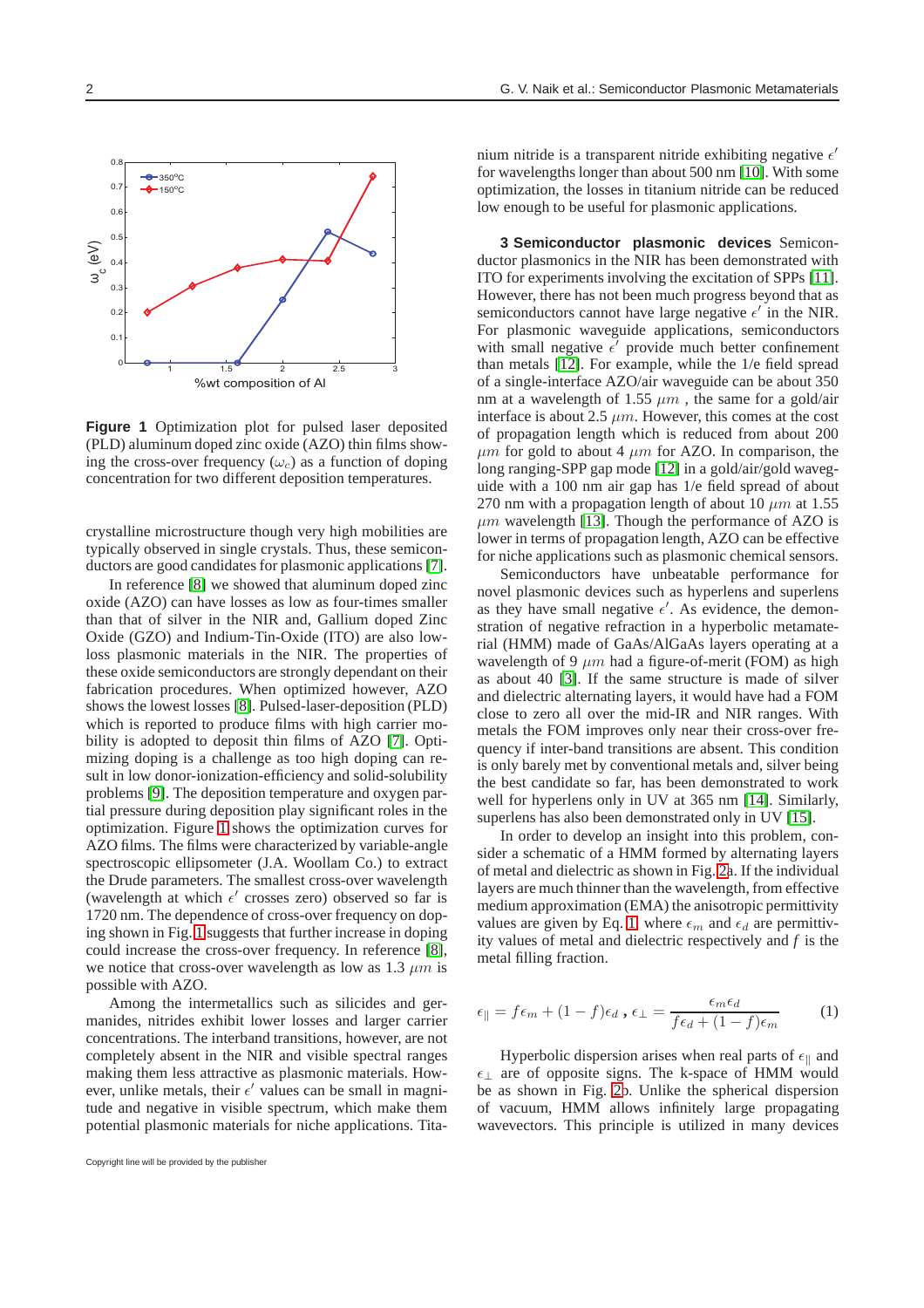

<span id="page-2-15"></span>**Figure 2** a) Schematic of hyperbolic metamaterial (HMM) formed by alternating layers of metal and dielectric b) Dispersion plot of HMM c) Truncated schematic of cylindrical hyperlens formed by alternating layers of metal and dielectric. d) Simulation results plotting the field distribution in a hyperlens demonstrating its capability to resolve two point sources separated by  $\lambda/4$  in the far-field.

such as the hyperlens to achieve sub-wavelength resolution imaging [\[16\]](#page-2-16). For example, the HMM structure can be a multi-layered equivalent of a single slab superlens [\[17\]](#page-2-17) if  $Re\{\epsilon_{\parallel}\}=0$ . Using this in Eq. [1](#page-1-1) gives  $f=\frac{\epsilon_d}{\epsilon_d-Re\{\epsilon_m\}}$ . At a wavelength of 1.55  $\mu$ m, even for high permittivity dielectric such as silicon, the silver filling fraction turns out to be less than 10%. Such low filling fraction requires ultra-thin silver films close to the percolation limit. The FOM [\[8,](#page-2-7)[17\]](#page-2-17) would be 0.25 without considering the additional losses that would arise from the roughness of each layer and the associated scattering. All of these problems can be overcome with nearly the same FOM for a single-slab AZO superlens.

For a negatively refracting HMM slab, the FOM may be defined as  $FOM = Re\{k_{\perp}\}/Im\{k_{\perp}\}$  [\[3\]](#page-2-2). FOM is greater than unity if only  $Re\{\epsilon_{\parallel}\} > 0$ . It may be noticed from Eq. [1](#page-1-1) that no metal filling fraction can satisfy this condition for any of the conventional metals in the NIR. On the contrary, if AZO/ZnO layer stack with 50% filling fraction is used as a HMM, the FOM can be as high as 5.5 for a polycrystalline structure and about 65 for a single crystal system. The AZO/ZnO HMM stack if formed as cylindrical layers instead of planar layers, performs as hyperlens. The geometry of hyperlens is schematically shown in Fig. [2c](#page-2-15) together with the simulation-based illustration of achievable sub-wavelength resolution (see Fig. [2d](#page-2-15)). Using AZO/ZnO to build such as device at NIR would result in FOM of about 5.5. As a comparison, the  $Ag/Al_2O_3$ system used to demonstrate hyperlens at 365 nm wavelength [\[14\]](#page-2-13) had FOM of about 1.5. Thus, AZO significantly outperforms any conventional metal for the above mentioned metamaterial applications. As a recent develop-

ment, AZO/ZnO HMM multilayer stack is a good candidate for developing quantum optics devices based on engineering the photonic density of states [\[18\]](#page-2-18). Thus, AZO is a good choice as a semiconductor plasmonic material in the NIR for the novel plasmonic and metamaterial-based devices for nanophotonics and quantum optics.

**4 Conclusions** Low loss, heavily doped semiconductors as plasmonic materials offer many advantages over conventional metals for nanophotonic applications in the NIR. They facilitate the integration of plasmonics and nanophotonics into the well-established semiconductor technology and thereby stimulating the development of new types of nano-optical devices [\[19\]](#page-3-0).

**Acknowledgements** We gratefully acknowledge the support and guidance of Prof. Vladimir M. Shalaev and thank Zubin Jacob for helpful discussions. This work is supported by ARO grant W911NF-09-1-0516.

## **References**

- <span id="page-2-1"></span><span id="page-2-0"></span>[1] E. Ozbay, Science **311**(5758), 189 (2006).
- [2] M. Brongersma, R. Zia, and J. Schuller, Applied Physics A: Materials Science & Processing **89**(2), 221–223 (2007).
- <span id="page-2-2"></span>[3] A. Hoffman, L. Alekseyev, S. Howard, K. Franz, D. Wasserman, V. Podolskiy, E. Narimanov, D. Sivco, and C. Gmachl, Nature Materials **6**(12), 946–950 (2007).
- <span id="page-2-3"></span>[4] N. Ashcroft and N. Mermin, Solid Stale Physics (Saunders College, Philadelphia, 1976).
- <span id="page-2-4"></span>[5] J. Plummer, M. Deal, and P. Griffin, Silicon VLSI technology (Prentice Hall Upper Saddle River, NJ, 2000).
- <span id="page-2-5"></span>[6] E. Schubert, Doping in III-V semiconductors (Cambridge University Press New York, 1993).
- <span id="page-2-7"></span><span id="page-2-6"></span>[7] T. Minami, MRS Bulletin **25**(8), 38–44 (2000).
- [8] P. West, S. Ishii, G. Naik, N. Emani, V. Shalaev, and A. Boltasseva, Laser & Photonics Reviews, DOI:10.1002/lpor.200900055 p. NA (2010).
- <span id="page-2-8"></span>[9] M. Yoon, S. Lee, H. Park, H. Kim, and M. Jang, Journal of Materials Science Letters **21**(21), 1703–1704 (2002).
- <span id="page-2-9"></span>[10] P. Patsalas and S. Logothetidis, Journal of Applied Physics **90**(9), 4725–4734 (2001).
- <span id="page-2-10"></span>[11] S. Franzen, The Journal of Physical Chemistry C **112**(15), 6027–6032 (2008).
- <span id="page-2-11"></span>[12] S. Maier, Plasmonics: fundamentals and applications (Springer Verlag, 2007).
- <span id="page-2-12"></span>[13] R. Zia, M. Selker, P. Catrysse, and M. Brongersma, Journal of the Optical Society of America A **21**(12), 2442–2446  $(2004)$ .
- <span id="page-2-13"></span>[14] Z. Liu, H. Lee, Y. Xiong, C. Sun, and X. Zhang, Science **315**(5819), 1686 (2007).
- <span id="page-2-14"></span>[15] N. Fang, H. Lee, C. Sun, and X. Zhang, Science **308**(5721), 534 (2005).
- <span id="page-2-16"></span>[16] W. Cai and V. Shalaev, Optical Metamaterials: Fundamentals and Applications (Springer Verlag, 2009).
- <span id="page-2-17"></span>[17] S. Ramakrishna, J. Pendry, M. Wiltshire, and W. Stewart, Journal of Modern Optics **50**(9), 1419–1430 (2003).
- <span id="page-2-18"></span>[18] Z. Jacob, J. Kim, G. Naik, A. Boltasseva, E. Narimanov, and V. Shalaev, Arxiv preprint [arXiv:1005.5172](http://arxiv.org/abs/1005.5172) (2010).